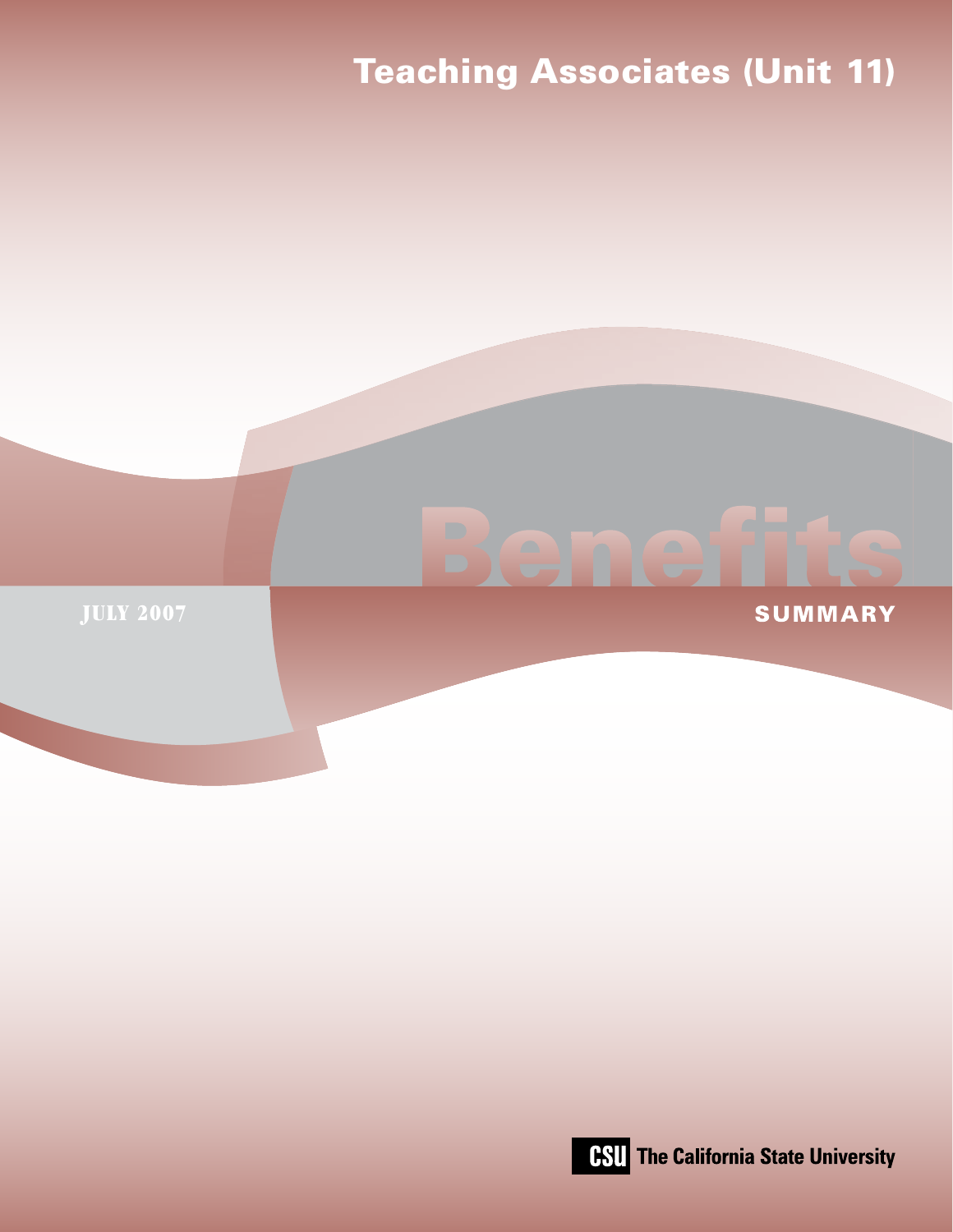# The **Benefits** of Working at the CSU

As an employee of the California State University (CSU), you have a comprehensive program of benefits available to you and, in many instances, your family. This brochure provides an overview of the benefits generally available to you as a Teaching Associate (Unit 11) employee. Please contact the Benefits Representative at your campus for more information about your benefits. Benefit program details are contained in the official plan documents.

#### **HealtH caRe Benefits**

*You have medical, dental and vision plans from which to choose coverage. You may cover yourself and your eligible spouse or domestic partner and children. You are eligible to enroll in coverage if you are appointed at least half-time and for more than six months. If you enroll on a timely basis, coverage begins on the first of the month after your date of hire. You also may enroll during any annual open enrollment period.* 

- > MEDICAL BENEFITS You have a choice of several Health Maintenance Organizations (HMOs), depending on location, or Preferred Plan Provider (PPO) insurance plans through the California Public Employees' Retirement System (CalPERS). You and the CSU share the cost of coverage, with the CSU paying the greater portion of the monthly premium. You may pay your portion of the cost on a pre-tax basis through the Tax Advantage Premium Plan (TAPP).
- > DENTAL BENEFITS You may choose between two dental plans: a traditional indemnity (fee-for-service) plan allowing you to see almost any dental provider, or a "dental HMO" plan offering a network of dentists from which to choose. Currently, the CSU pays the full dental premium for you and your eligible dependents.
- > VISION BENEFITS Vision coverage includes an annual eye exam, and glasses or contact lenses every other year. Currently, the CSU pays the full vision premium for you and your eligible dependents.
- > COBRA BENEFITS If you lose your eligibility for medical, dental, and vision benefits under specified circumstances (for example, you leave employment with the CSU), the Consolidated Omnibus Budget Reconciliation Act of 1986 (COBRA) and the Omnibus Budget Reconciliation Act of 1989 (OBRA) allow you to continue to receive health care coverage at your expense. You and your dependents can receive COBRA benefits for up to 18, 29 or 36 months, depending on the circumstances.

#### **FLEXIBLE BENEFITS PLANS**

*Flexible benefits plans help you save money by allowing you to pay for certain eligible expenses with pre-tax dollars. The tax savings help offset the impact of these expenses on your disposable income. If you enroll on a timely basis, coverage begins on the first of the month after your date of hire. You also may enroll during any annual open enrollment period.*

- > TAX ADVANTAGE PREMIUM PLAN (TAPP) TAPP allows your monthly cost for medical coverage through the CSU to be deducted from your paycheck on a pre-tax basis. This means you are not taxed on your portion of the premium, which reduces your taxable income.
- > FLEXCASH If you waive the CSU medical and/or dental coverage because you have other non-CSU coverage, you can receive additional cash in your paycheck each month. You will be taxed on this additional income. Currently, you can receive \$128 FlexCash per month if you waive medical coverage and \$12 FlexCash per month if you waive dental coverage.
- > HEALTH CARE REIMBURSEMENT ACCOUNT (HCRA) PLAN With a Health Care Reimbursement Account, you set aside a portion of your pay on a pre-tax basis to reimburse yourself for eligible health care expenses. You may contribute up to \$5,000 each plan year through payroll deduction. Neither contributions nor reimbursements are taxed. You may participate in this plan even if you are not eligible for health care benefits.
- > DEPENDENT CARE REIMBURSEMENT ACCOUNT (DCRA) PLAN With a Dependent Care Reimbursement Account, you set aside a portion of your pay on a pre-tax basis to reimburse yourself for eligible dependent care expenses. You may contribute up to \$5,000 each plan year (\$2,500 if married, filing a separate tax return) through payroll deduction. Neither contributions nor reimbursements are taxed. All employees are eligible to participate in the DCRA Plan, regardless of eligibility for other plans.
- > PRE-TAX PARKING DEDUCTION PLAN You may pay for parking in CSU-qualified parking facilities with pre-tax dollars. Premiums are automatically deducted from your paycheck unless you choose to opt out of the plan. You may change your election to participate at any time.

For an online view of your CSU value-added benefits beyond salary, use the CSU Total Compensation Calculator Tool: www.calstate.edu/Benefits/Compensation/Compensation\_Calculator.aspx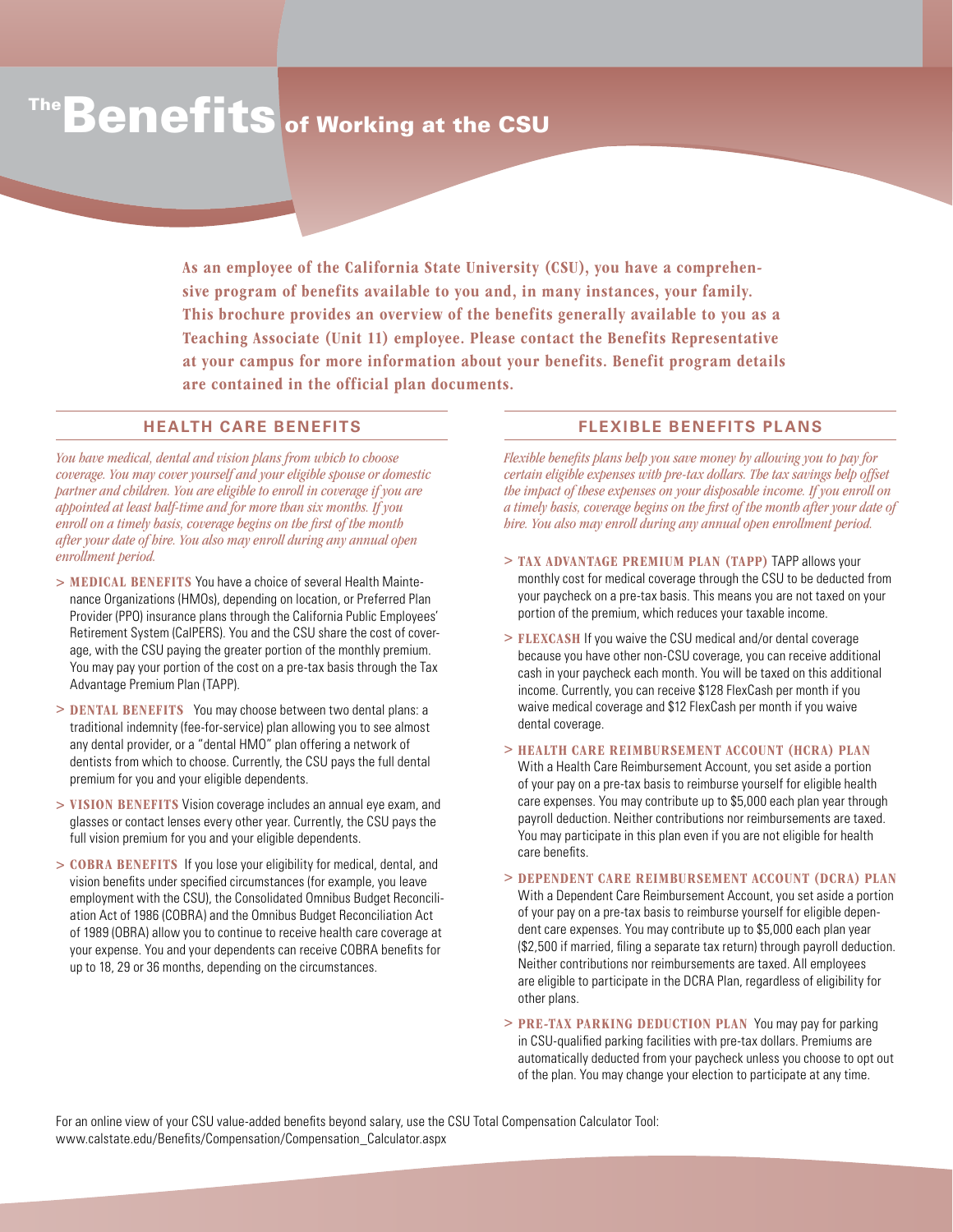### **INCOME PROTECTION BENEFITS**

*The following benefits provide you with a source of income should you become disabled and unable to perform your normal duties at work. To be eligible for NDI and IDL coverage, you must be a CalPERS member. If you are eligible, enrollment is automatic and effective on your date of hire. Currently, the CSU pays the full premium for all income protection benefits.*

- > NON-INDUSTRIAL DISABILITY INSURANCE (NDI) If you are unable to work for longer than seven days because of a non-work-related injury or illness, and meet other eligibility criteria, Non-Industrial Disability Insurance (NDI) provides you \$125 per week for up to 26 weeks.
- > INDUSTRIAL DISABILITY LEAVE (IDL) The CSU provides you with Industrial Disability Leave (IDL), which replaces your salary during the first 22 days you are unable to work due to a work-related injury or illness. A three-day waiting period may apply. If you remain disabled, IDL replaces two-thirds of your salary for the next 11 months of your disability.
- > WORKERS' COMPENSATION (WC) If you suffer a work-related injury or illness, you may select Workers' Compensation Temporary Disability payments in lieu of IDL payments.

# **SURVIVOR PROTECTION BENEFITS**

*If you should die while employed by the CSU, your surviving beneficiary(ies) will receive benefits from a number of CSU-sponsored plans and, if you enroll, several voluntary plans. To be eligible for life insurance, you must be eligible for health care benefits. To be eligible for CalPERS death benefits, you must be a CalPERS member.*

- > LIFE INSURANCE The CSU provides you with \$50,000 of basic term life insurance coverage. The CSU pays the full cost of this coverage. Coverage is automatic and effective on the first of the month after your date of hire.
- > VOLUNTARY LIFE INSURANCE You can purchase up to \$1.5 million of additional life insurance for yourself. You may also purchase life insurance coverage of up to \$750,000 for your spouse/domestic partner and/ or \$5,000, \$10,000 or \$20,000 for your children. The CSU offers coverage at reduced group rates. You pay the full cost on an after-tax basis. If you are a new employee and enroll on a timely basis, you are not required to provide evidence of good health. If you are a current employee, you may enroll or increase coverage at any time but you'll have to provide evidence of good health. Coverage begins on the first of the month after your application is approved.
- > CALPERS PRE-RETIREMENT DEATH BENEFITS If you should die before you retire, CalPERS will pay your beneficiary a \$5,000 tax-free death benefit. Depending on your length of service, your beneficiary may receive additional benefits. In addition, CalPERS will pay your beneficiary a lump sum payment equivalent to six months of salary.
- > SURVIVOR EDUCATION BENEFITS If you should die because of a work-related accident or injury, your spouse and eligible dependent children can waive or reduce many of the undergraduate and/or graduate enrollment fees at a CSU campus.

#### **ADDITIONAL CSU BENEFITS**

- > CALPERS LONG-TERM CARE (LTC) PLAN Through CalPERS, you can purchase long-term care (LTC) insurance for yourself, your spouse, parents/in-laws/step-parents, and/or siblings 18 years old or older. The plan provides benefits for assisted living should you (or your covered family members) become unable to care for yourself. You may choose from several coverage options.
- > CREDIT UNION You have a number of credit unions available to you that provide payroll savings programs, as well as standard credit union services.
- > HOMEOWNERS' AND AUTOMOBILE INSURANCE You can purchase homeowners' and/or automobile insurance and have your premiums deducted directly from your paycheck on an after-tax basis.
- > HOUSING PROGRAMS The CSU and CalPERS offer special housing programs to assist with home purchasing needs.

**Information Regarding Social Security and Medicare** *As a CalPERS retirement member, you also are subject to Social Security and Medicare (FICA). You and the CSU each contribute 6.2% of your income to Social Securtity, up to an annual maximum, and 1.45% of unlimited salary to Medicare.* 

*If you are not eligible for CalPERS retirement, and you qualify for the Internal Revenue Service 3121(b)(10) student FICA exemption, you do not participate in either Social Security or Medicare.*